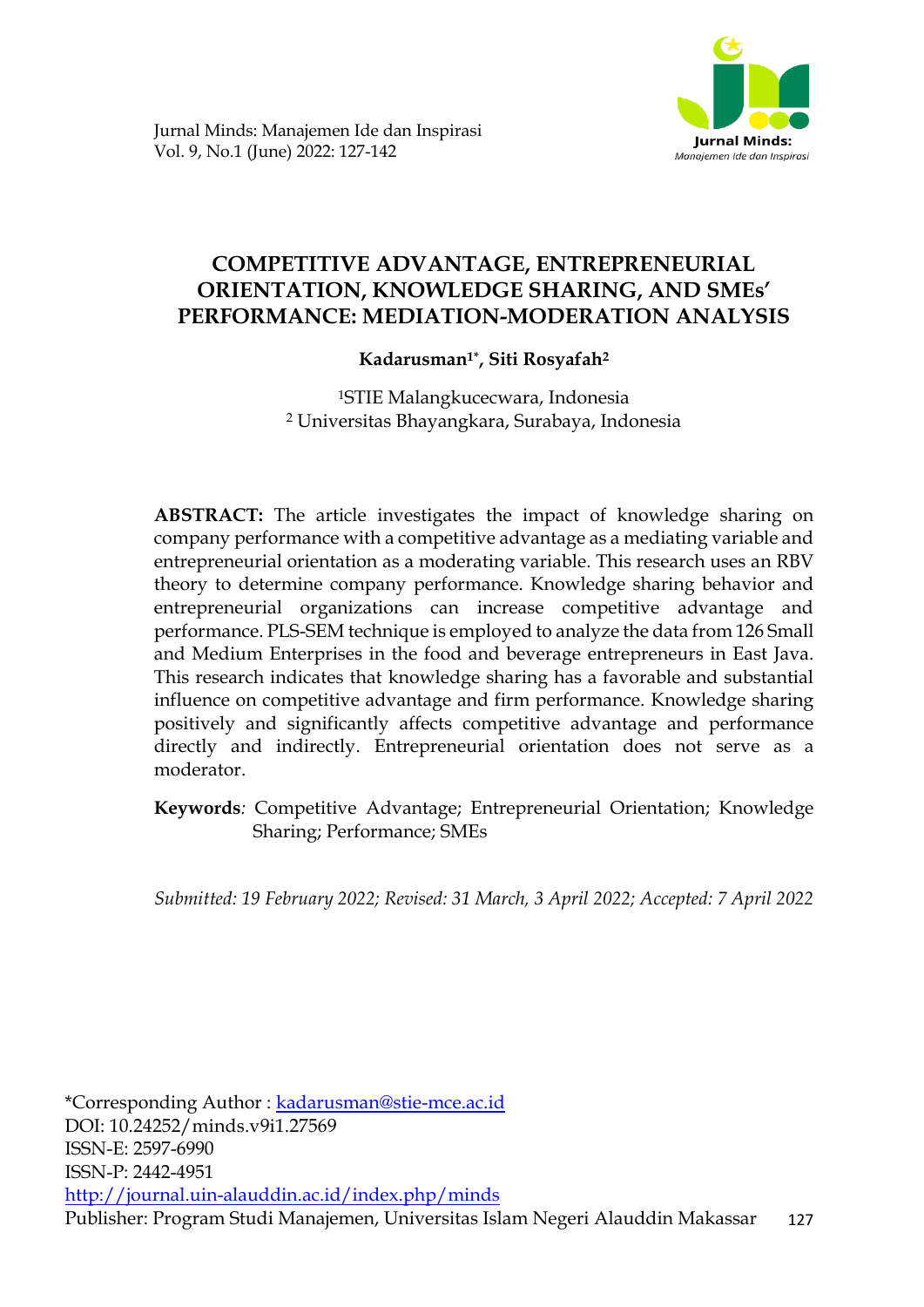# **INTRODUCTION**

Organizations face environmental change conditions: volatility, uncertainty, complexity, and ambiguity (VUCA), and they require quick and measurable action to adjust to the requirements of the environment. Organizations in a complex and uncertain business environment must always be aware of the importance of information, skills, and experience to take on and take advantage of opportunities (Qandah et al., 2020). Organizations must increase their knowledge, skills, and abilities compared to other resources to respond quickly to environmental changes to work more efficiently than their competitors. Knowledge is an essential organizational resource that significantly affects the organization's competitive advantage (Ni et al., 1996; Nonaka et al., 2018). The knowledge-based view (KBV) states that knowledge is an intangible resource that contributes more to company performance than tangible resources (Wang et al., 2014).

Knowledge-Based View (KBV) states that an organization's ability to create value must use to develop, apply and transfer knowledge (Martelo-Landroguez & Cepeda-Carrión, 2016). Organizational knowledge is a core resource that is difficult to imitate, so it impacts the organization's superior performance (Muhammed & Zaim, 2020). In general, the knowledge management process involves knowledge production, exchange, usage, or application that improves the organization's competitiveness. As an essential component of knowledge management, knowledge sharing may serve as a solid foundation for establishing organizational strategies. (Issa & Haddad, 2008; Ni et al., 2018).

Knowledge sharing is the social interaction of individuals in an organization that allows sharing of data, information, and knowledge. The shared resources are not easy to imitate, replace, valuable and scarce, allowing the emergence of new resources (Juan et al., 2018). Organizations that successfully transfer or share knowledge can improve their financial performance, enabling them to maintain a sustainable competitive advantage to stay accepted and survive in the market (Jalal & Toulson, 2018). Organizations that can transfer knowledge faster than competitors will be a significant source of competitive advantage (Farooq, 2018; Iqbal et al., 2019)

Knowledge sharing allows employees who have no experience or new employees to access and improve their work and performance to improve organizational performance. Knowledge sharing will enable employees' work to be more accessible. There is an exchange of relevant information according to experience, best practices, and insights to make business processes more efficient (Wang et al., 2014). The study results (Abker et al., 2019)) show that knowledge sharing has a significant effect on competitive advantage, while the acquisition of knowledge does not affect competitive advantage. Intellectual capital mediates the impact of knowledge sharing on firm success, while explicit knowledge sharing has a more significant influence on financial performance than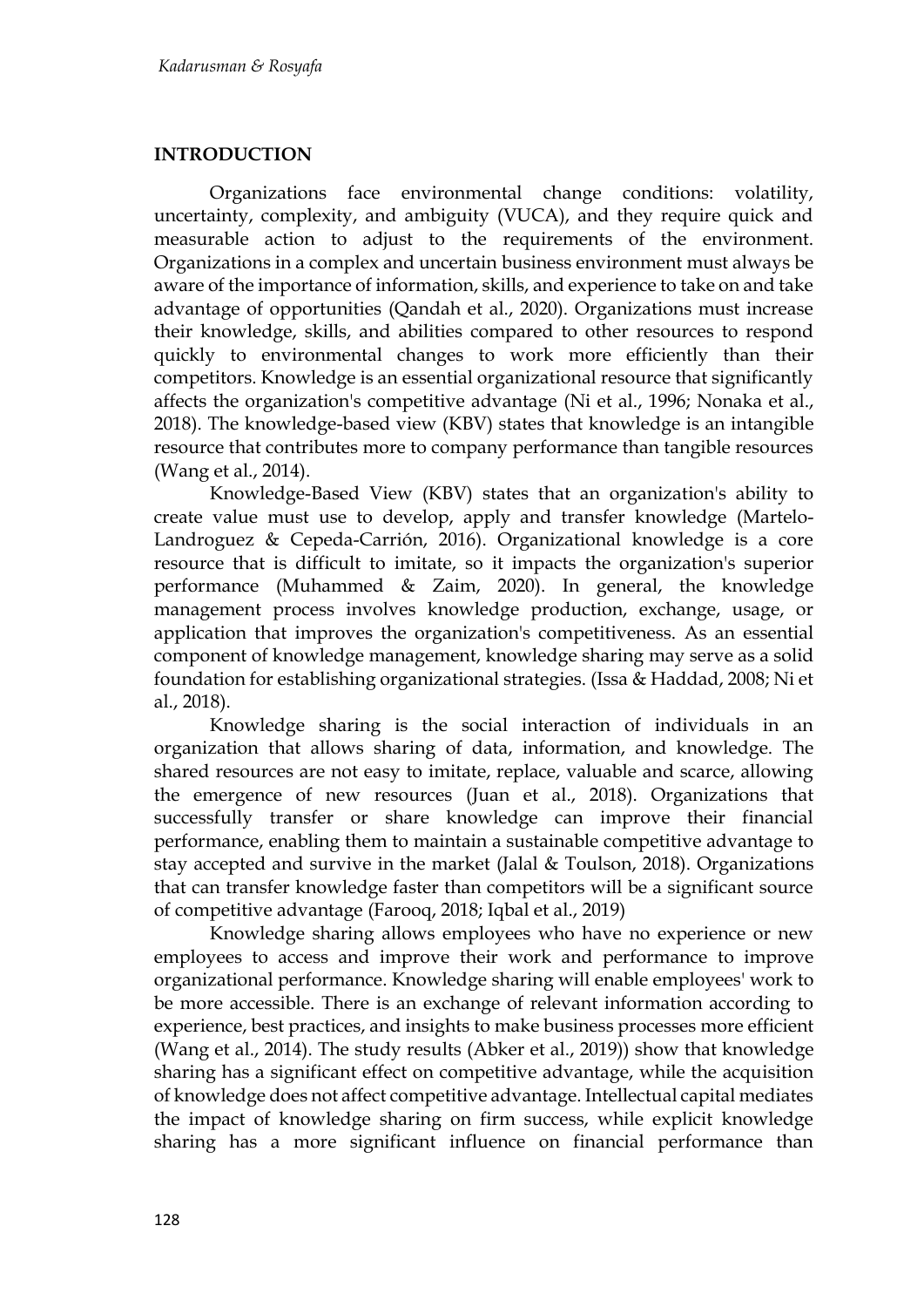operational performance (Wang et al., 2014). Tacit knowledge sharing contributes better to operational performance than financial performance.

Farooq (2018) and Abker et al. (2019) suggest that knowledge sharing can impact superior performance if knowledge sharing enables companies to increase their competitive advantage. In addition, knowledge sharing can increase proactive, innovative, and courageous behavior in facing risks and impact superior organizational performance. Knowledge sharing affects organizational performance with a competitive advantage and entrepreneurial orientation as mediating variables.

Previous studies from Rohim and Budhiasa (2019), Iqbal et al. (2019), and Abker et al. (2019) found that knowledge-sharing behavior has an impact on team member performance. A conducive learning environment can encourage the commitment of each individual to work and collaborate with other members of the organization (Kofman & Senge, 1993a, 1993b). Companies with a culture of sharing information are more proactive, risk-tolerant, and innovative than their competitors, helping them to expand their knowledge capacity and capture opportunities faster (Zhao et al., 2011). Knowledge sharing allows employees to understand their work better because colleagues have additional knowledge. Knowledge sharing also allows employees to do something different because they have good knowledge, are proactive in acting, and dare to take risks to increase organizational performance.

## **THEORETICAL REVIEW**

## *Knowledge Sharing*

Knowledge sharing is a continuous collaborative process that enables the transfer of knowledge of organizational members to business processes by using efficient communication channels to gain new experiences in the context of learning, new perspectives on a process, and knowledge discovery (Oyemomi et al., 2016; Oyemomi et al., 2019)). Knowledge sharing is exchanging information and experiences between employees, different organizational units, and organizations to gain valuable experiences now and in the future (Eidizadeh et al., 2017). Efficient knowledge sharing among corporate members reduces the cost of producing knowledge, ensures sharing of best work practices within the organization, and enables the organization to solve its problems. According to the findings (Wang & Wang, 2012), explicit knowledge sharing has a more significant influence on financial performance, but tacit knowledge sharing impacts operational performance.

Swanson et al. (2020) describe knowledge sharing with six indicators; first, colleagues providing constructive feedback during the test work. Second, old employees guide new employees. Third, the training of new colleagues is well coordinated. Fourth, more experienced work colleagues provide constructive input on the work of less experienced co-workers. Fifth, knowing whom to contact for specific questions. Sixth, by setting an example for younger colleagues, more experienced colleagues will help them. Knowledge sharing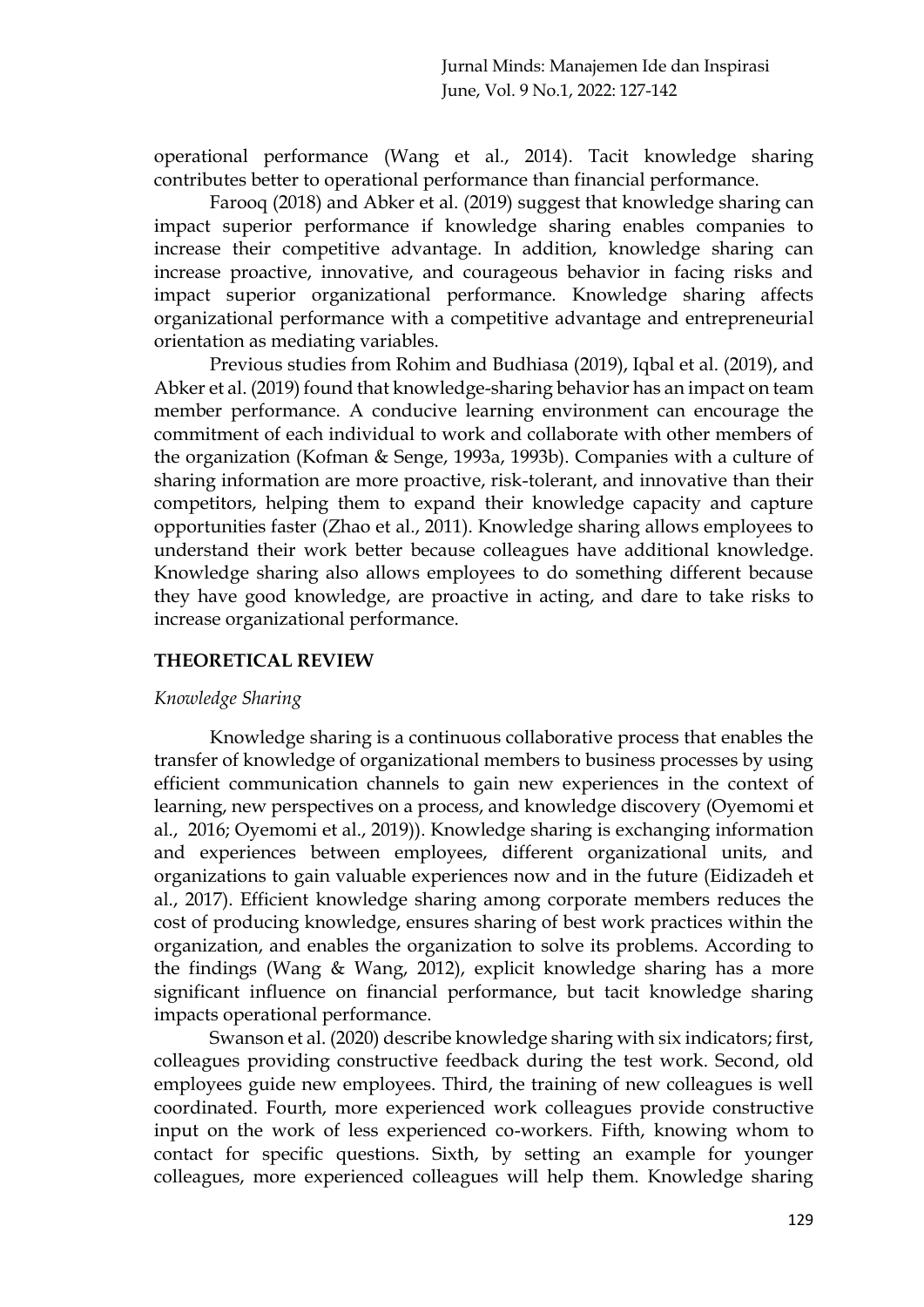positively impacts competitive advantage, while knowledge acquisition does not affect competitive advantage (Abker et al., 2019).

The company's fundamental competencies that constantly seek to outperform its competitors and retain a different position than the key competitors are called competitive advantage. A firm achieves competitive advantage by adopting a strategy that generates value and derives lasting benefits, and competitors cannot imitate its process. (Lei, Le, & Nguyen, 2017). Companies that can face current competitors, new competitors, the bargaining power of competitors and suppliers, and the ability to compete with substituted products have competitive advantages (Porter, 2015; Porter, 1985). Wingwon (2012) measures the competitive advantage with four items: market share growth, asset growth in the last three years, general competitiveness, and lower product costs than competitors.

## *Entrepreneurial Orientation*

Entrepreneurial orientation describes the company's decision-making process, which helps companies take action (Lumpkin et al., 2011; Wiklund & Shepherd, 2011). Entrepreneurial orientation is a series of activities and creative processes accompanied by entrepreneurial behavior that empowers companies to penetrate new markets (Naheed et al., 2019). Entrepreneurial orientation helps explore new markets and create new goods or services to improve company performance. Entrepreneurial orientation consists of five activities: proactiveness, innovativeness, risk-taking (Covin & Slevin, 1991; Kadarusman et al., 2019; Simon & Covin, 2009; Zahra, 2018)), competitive aggressiveness, and autonomy (Lumpkin & Dess, 1996; Lumpkin et al., 2011)

## *Firm Performance*

Firm performance is the result obtained because the company implements a strategy. Performance measures can be in the form of financial and nonfinancial performance. According to (Kraus et al., 2012), there is no significant difference between the influence of entrepreneurial orientation and company performance, using both financial and non-financial data. The measurement of organizational performance using second-order has three dimensions: efficiency, growth, and profit. Because companies often seek to improve several performance goals, the size of company success uses a multidimensional construct. (Zhao et al., 2011) describe or measure performance with five relative performance dimensions to competitors in terms of market share, sales volume, reputation, operating profit, and asset size over five years.

#### *Knowledge Sharing and Firm Performance*

Sharing knowledge means sharing information and experiences between employees within a work unit and across units and organizations to improve organizational members' practical and managerial abilities. Company performance is the result of strategy implementation and is the company's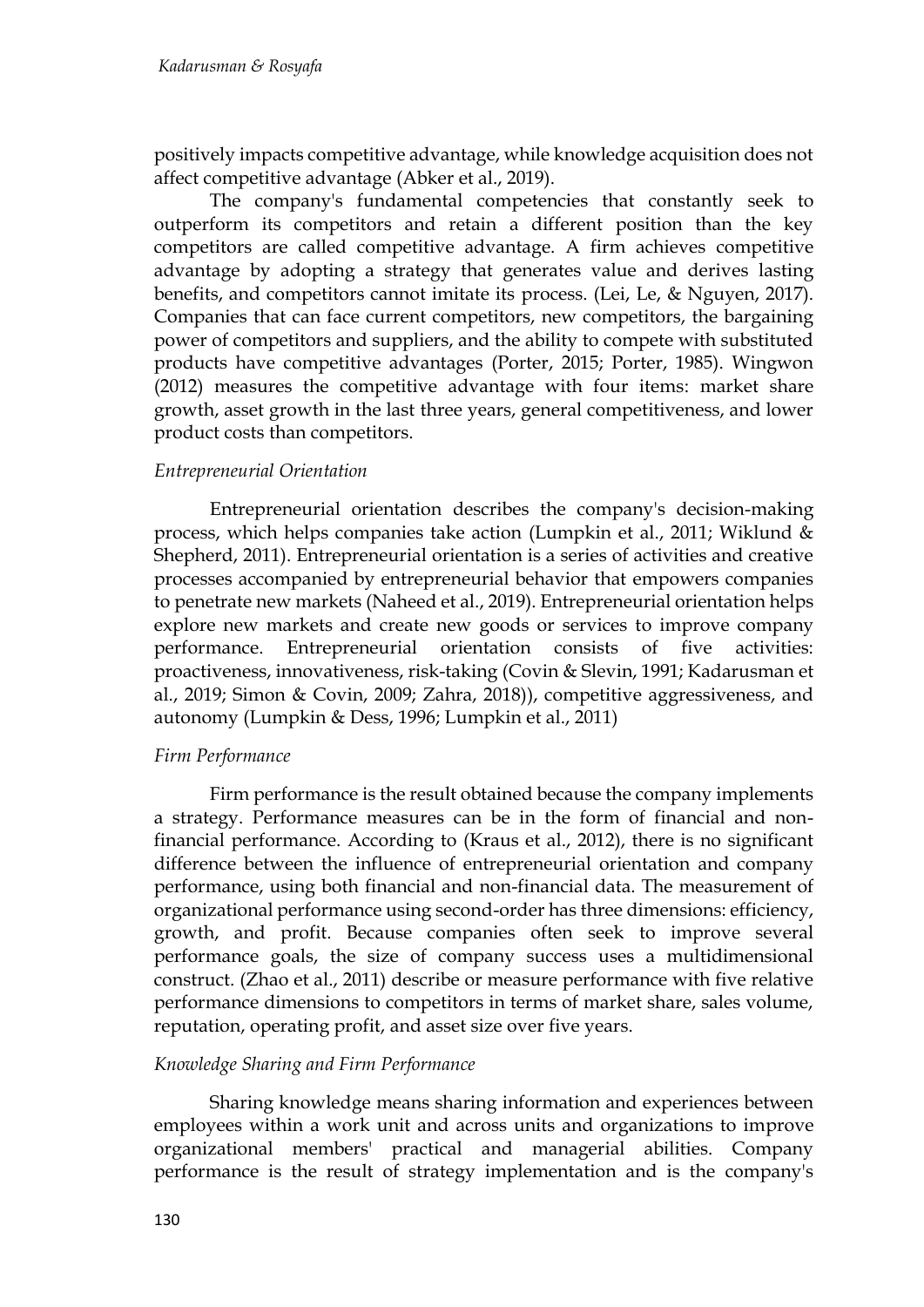primary target. The research done by (Imamoglu et al., 2019; Kadarusman & Bunyamin, 2021; Oyemomi et al., 2019) stated that knowledge is vital in improving organizational performance. Sharing knowledge has an impact on increasing relationships between employees so that overall it can increase organizational knowledge and capabilities, thereby increasing organizational efficiency, which leads to better corporate performance the first hypothesis in this study is:

## *H1: Knowledge sharing affects company performance*

#### *Knowledge Sharing and Competitive Advantage*

Knowledge sharing can increase process efficiency and reduce production costs to improve the ability to compete with the influx of new competitors and face the bargaining power of suppliers. In addition, knowledge sharing can increase competitive advantage in various business properties to apply considerable knowledge as a lever of competitive advantage. The knowledgebased view states that knowledge is a unique resource, difficult to imitate by competitors, and not easily transferred. The results study's done by (Eidizadeh et al., 2017)) show that knowledge sharing has a positive impact on competitive advantage. Based on this, the second hypothesis of this study is:

*H2: Knowledge sharing can increase the company's competitive advantage.*

#### *Competitive Advantage and Firm Performance*

Organizations with competitive advantages can overcome their competitors and increase efficiency, improving organizational performance. Competitive advantage is implementing strategies that competitors do not currently carry out, enabling cost efficiency, capturing market opportunities, and avoiding competitors' threats (Tuan & Yoshi, 2010). In addition, companies with a competitive advantage allowing them to perform better than competitors' innovations, have better-worth products, and are more rewarding than competitors; customers feel that their products have higher value and benefits (Wingwon, 2012). Competitive advantage is a critical component in improving company performance, so the third hypothesis of this study is as follows: *H3: Competitive advantage has a significant effect on company performance*

Knowledge sharing is part of a unique intangible resource, not easily transferred and replaced to increase company efficiency (Migdadi, 2020). Competitive advantage is the company's implementation strategy, which can improve company performance through cost efficiency, the ability to face competitors, the bargaining power of suppliers and customers, and the ability to compete with substitute products. Increased knowledge sharing among organization members, between units, and between organizations can boost competitive advantage and improve company performance. Based on these ideas, the fourth hypothesis in this study is as follows:

*H4: Competitive advantage acts as a mediating variable for the influence between knowledge sharing and firm performance*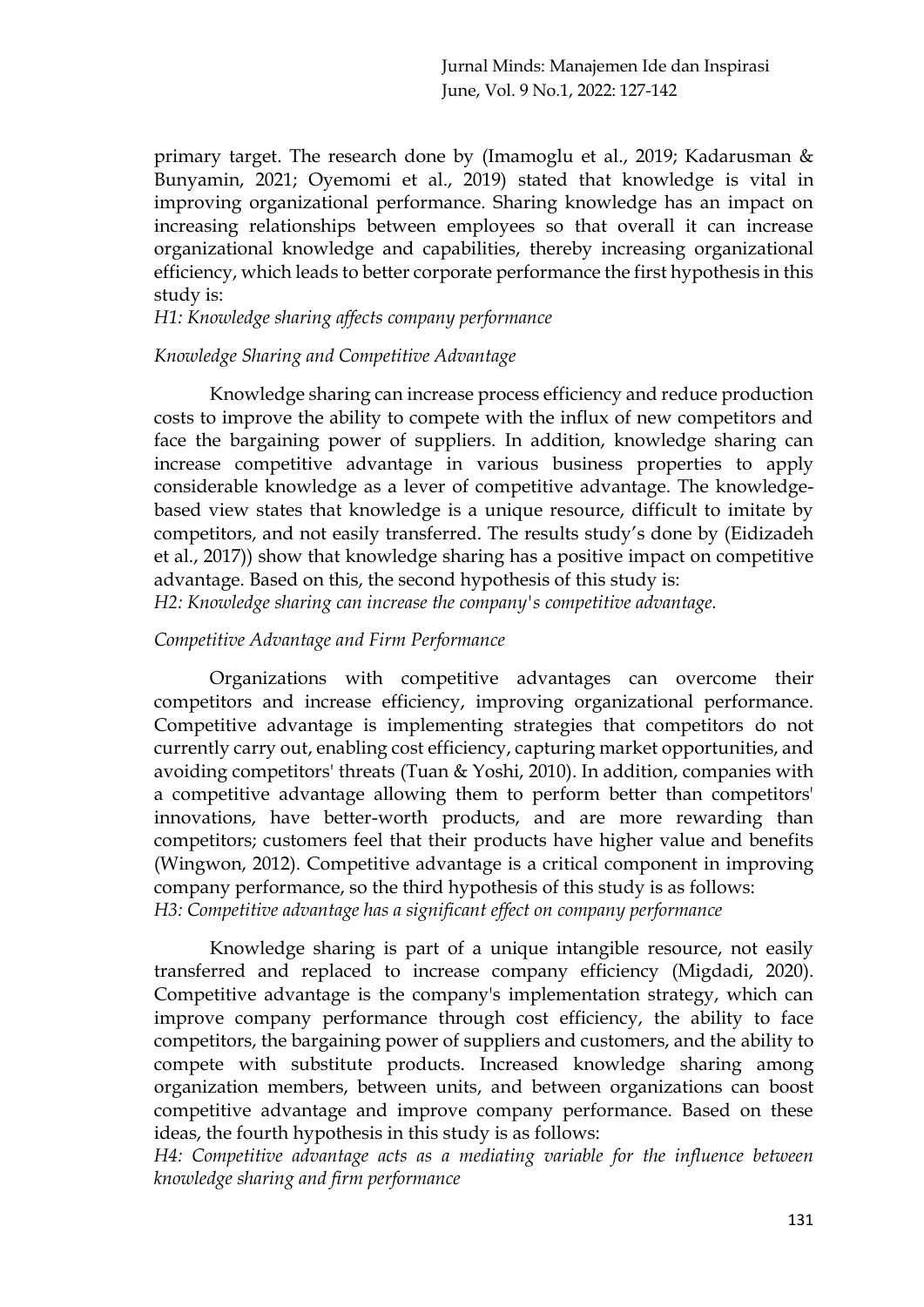Entrepreneurial orientation is the attitude and behavior of the company to get a new opportunity only by combining internal resources, thus becoming a unique resource, and is not easily imitated by competitors (Karami & Tang, 2019; Rauch et al., 2009). Entrepreneurial orientation as part of a strategy with proactive, innovative, risk-taking, competitive aggressiveness, and autonomy behavior that can support knowledge sharing and company performance. Based on this, the fifth hypothesis in this study is as follows:

*H5: Entrepreneurial orientation moderates the effect of knowledge sharing on firm performance*

Based on the background of the problem, and the development of theories and hypotheses, this research proposes the following research models:



Figure 1: Research Model

#### **METHODOLOGY**

Data were collected from 126 respondents willing to fill out 150 questionnaires distributed to SMEs engaged in the food and beverage industry. The discussion uses the outer and inner model tests. The research was conducted in the creative sector in the food and beverage sector in East Java. The research variable is an unobserved variable that uses a reflective indicator measurement with a Likert scale. The research variables consisted of 4 variables: knowledge sharing, competitive advantage, entrepreneurial orientation, and firm performance. Knowledge sharing is measured by six indicators, four indicators of firm performance, competitive advantage five indicators, and entrepreneurial orientation with five indicators.

This study uses WarpPls 6.0 to analyze the data. The data processing results using the outer and inner models tests. The validity test uses the outer model test with convergent and discriminant validity measurements. Conduct a convergent validity test by comparing the loading factor between latent variables and their indicators. The indicator is declared as valid if the loading factor is > 0.7 or the loading factor value is > 0.6 but the Average Variance Extracted value is > 0.5 (Hair et al., 2017; Latan & Noonan, 2017). The discriminant validity testing assesses variables that are significantly different, as measured by crossloading, Fornell-Larcker Criterion (Hair et al., 2017; Henseler, Hubona, & Ray, 2016). Table 1 summarizes the scales of this research.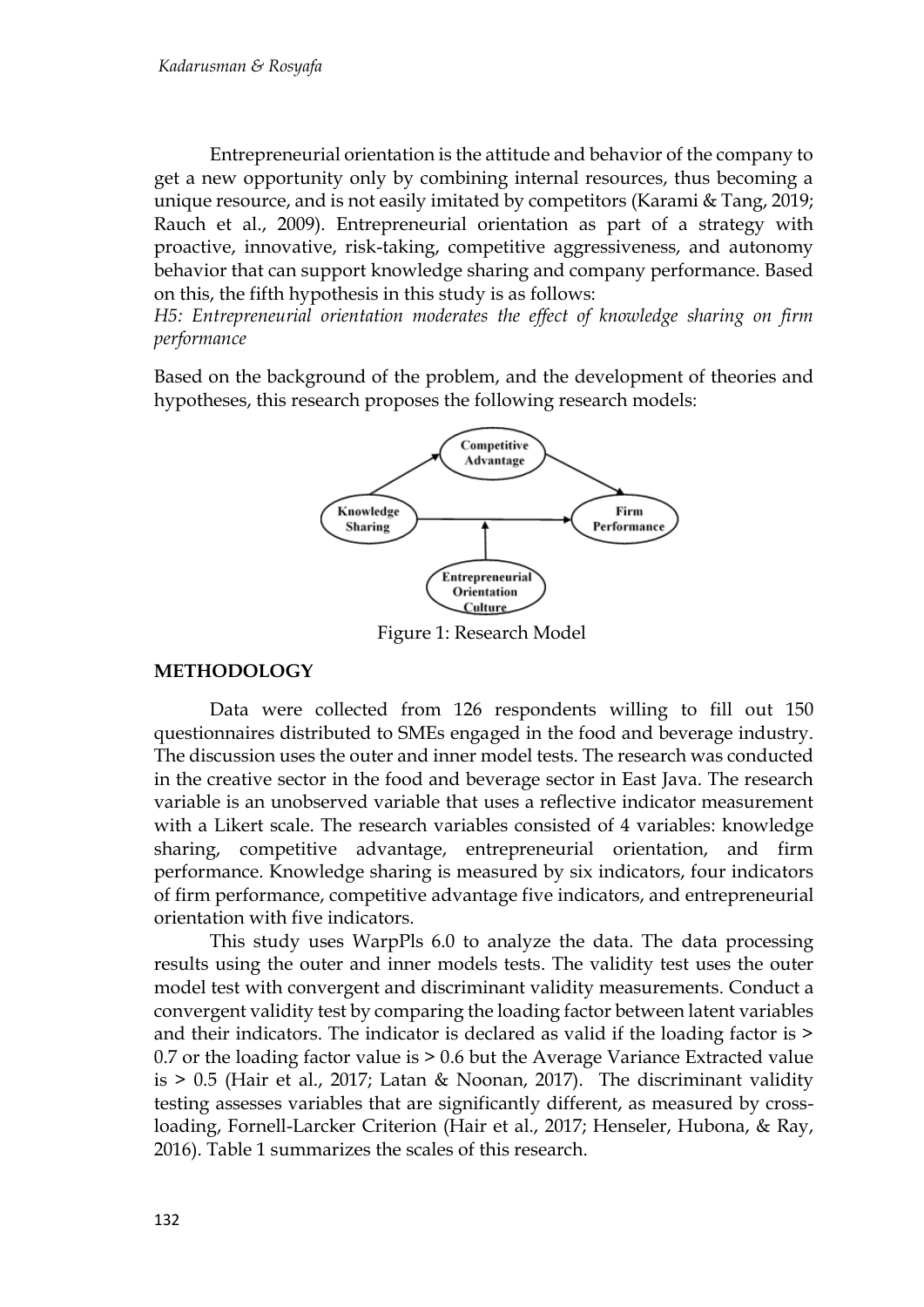| Variable                          |    | Indicator                                               |
|-----------------------------------|----|---------------------------------------------------------|
| Knowledge                         |    | 1. Colleagues provide constructive feedback during work |
| sharing (KS)                      |    | time.                                                   |
| (Swanson et al.,                  |    | 2. Experienced workers guide new inexperienced          |
| 2020)                             |    | employees.                                              |
|                                   | 3. | The training of new colleagues is well coordinated.     |
|                                   | 4. | Experienced colleagues provide constructive feedback.   |
|                                   | 5. | I know who to contact in my group if I have a specific  |
|                                   |    | question.                                               |
|                                   |    | 6. By setting an example for younger colleagues, more   |
|                                   |    | experienced colleagues will help them.                  |
| Firm                              | 1. | Market share growth,                                    |
| performance                       |    | 2. sales volume                                         |
| (FP) (Zhao et al.,                | 3. | market reputation,                                      |
| 2011)                             |    | 4. profit,                                              |
| Competitive                       |    | 1. ability to face current competitors                  |
| advantage (CA)                    | 2. | ability to meet new competitors                         |
| (M. E. Porter,                    | 3. | ability to meet suppliers' bargaining power             |
| 1985)                             | 4. | ability to meet consumers' bargaining power             |
|                                   | 5. | ability to meet substituted goods                       |
| Entrepreneurial                   | 1. | innovativeness                                          |
| orientation (EO) 2. proactiveness |    |                                                         |
| (Covin $&$                        | 3. | risk-taking                                             |
| Lumpkin, 2011;                    |    | 4. competitive aggressiveness                           |
| Zahra, 2018)                      |    | 5. autonomy                                             |

Table 1. Variable Operationalization

Cross loading is done by comparing the loading factor of the item to the variable, which must be greater than the item with other variables. Fornell-Larcker Criterion is a test tool that compares AVE roots with the correlation between latent variables in one model, stated to be valid if the AVE root value is greater than the correlation of each latent variable in the model (Hair et al., 2017). A reliability test is done to evaluate the reliability of test equipment, which is done by assessing composite reliability and Cronbach alpha. Composite reliability values > 0.7 and Cronbach alpha > 0.5 are reliable (Hair et al., 2017).

The inner model test is used to test the model's suitability, the quality of the model, and the hypothesis. We are testing the suitability of the model quality using Average Path Coefficient (APC), Average R-square (ARS), Average Adjusted R- square (AARs), Average block VIF (AVIF), Average full collinearity VIF (AVIF). The hypothesis will be judged according to the 5% error term.

# **RESULTS**

*Outer model*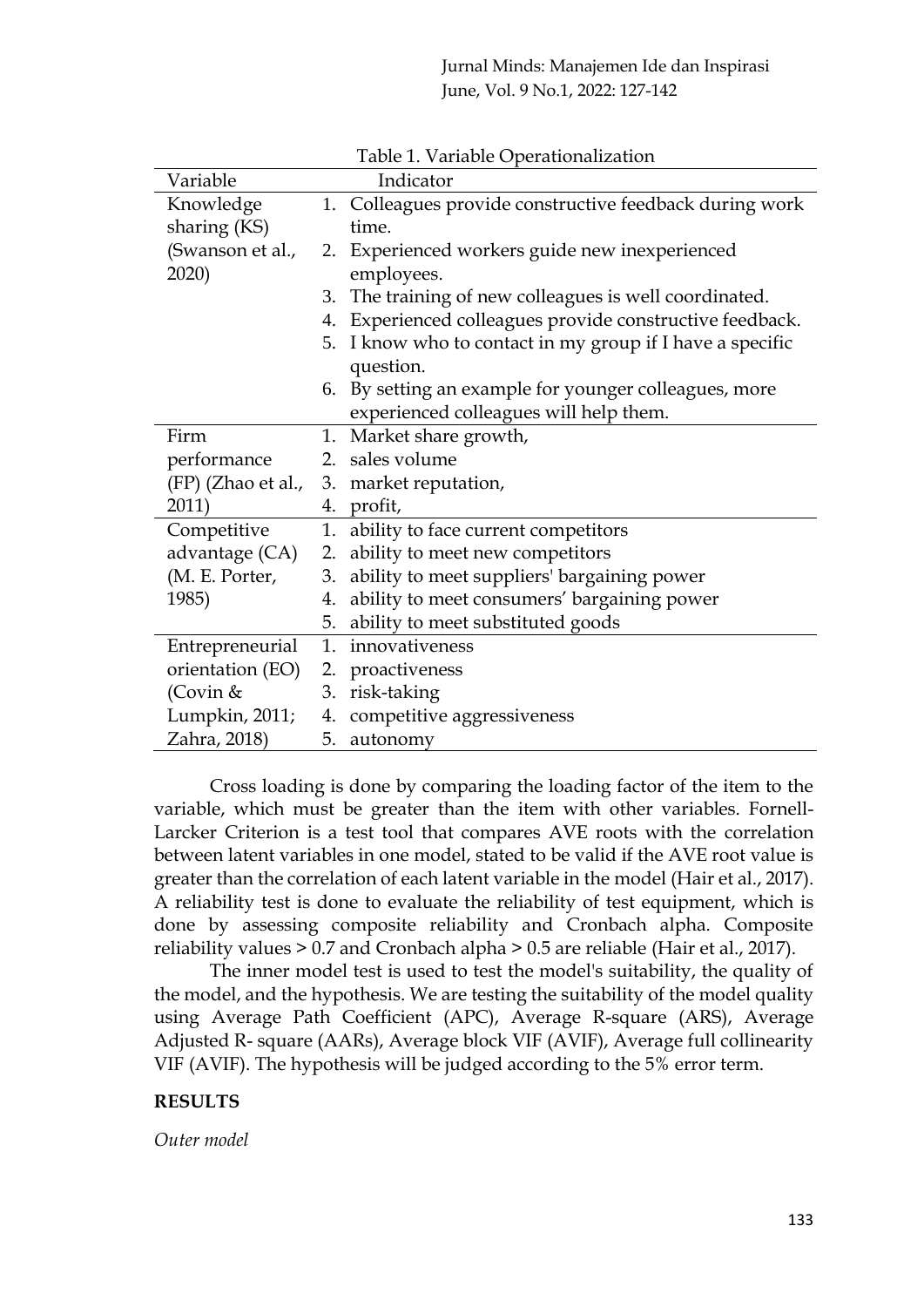The outer model is used to assess the validity and reliability of the test, using WarpPls 6.0 are presented in table 2 and 3 as follows:

|                                 | Table 2: Data Validity and Reliability |                                  |        |        |             |          |  |
|---------------------------------|----------------------------------------|----------------------------------|--------|--------|-------------|----------|--|
|                                 |                                        | Loading factor and cross-loading |        |        | Composite   | Cronbach |  |
|                                 | KS                                     | FP                               | CA     | EO     | Reliability | Alpha    |  |
| Knowledge sharing (KS)          |                                        |                                  |        | 0.85   | 0.79        |          |  |
| $KS_1$                          | 0.69                                   | (0.49)                           | (0.05) | 0.32   |             |          |  |
| $KS_2$                          | 0.79                                   | (0.02)                           | 0.07   | (0.13) |             |          |  |
| $KS_3$                          | 0.70                                   | 0.20                             | 0.38   | (0.43) |             |          |  |
| $KS_4$                          | 0.63                                   | 0.22                             | 0.01   | (0.15) |             |          |  |
| $KS_5$                          | 0.71                                   | (0.27)                           | (0.33) | 0.55   |             |          |  |
| $KS_6$                          | 0.69                                   | 0.39                             | (0.09) | (0.17) |             |          |  |
| Firm Performance (FP)           |                                        |                                  |        |        | 0.89        | 0.83     |  |
| $FP_1$                          | (0.10)                                 | 0.87                             | 0.00   | (0.06) |             |          |  |
| $FP_2$                          | (0.16)                                 | 0.89                             | (0.01) | 0.07   |             |          |  |
| $FP_3$                          | 0.05                                   | 0.85                             | 0.33   | (0.07) |             |          |  |
| $FP_4$                          | 0.30                                   | 0.63                             | (0.43) | 0.09   |             |          |  |
| Competitive Advantage (CA)      |                                        |                                  |        | 0.84   | 0.76        |          |  |
| $CA_1$                          | 0.00                                   | (0.31)                           | 0.79   | (0.19) |             |          |  |
| $CA_2$                          | (0.00)                                 | (0.15)                           | 0.81   | (0.15) |             |          |  |
| $CA_3$                          | 0.11                                   | (0.05)                           | 0.65   | (0.24) |             |          |  |
| $CA_4$                          | (0.14)                                 | 0.08                             | 0.71   | 0.45   |             |          |  |
| $CA_5$                          | 0.05                                   | 0.55                             | 0.62   | 0.17   |             |          |  |
| Entepreneurial Orientation (EO) |                                        |                                  |        |        | 0.88        | 0.83     |  |
| $EO_1$                          | 0.19                                   | (0.23)                           | 0.14   | 0.82   |             |          |  |
| $EO_2$                          | 0.29                                   | (0.30)                           | 0.14   | 0.82   |             |          |  |
| $EO_3$                          | (0.26)                                 | 0.15                             | 0.22   | 0.76   |             |          |  |
| $EO_4$                          | (0.02)                                 | 0.16                             | (0.31) | 0.73   |             |          |  |
| $EO_5$                          | (0.26)                                 | 0.30                             | (0.25) | 0.69   |             |          |  |

Table 2: Data Validity and Reliability

|    | KS    | FЬ                        | $\Gamma$ A              | FO | AVE.  |
|----|-------|---------------------------|-------------------------|----|-------|
| KS | 0.701 |                           |                         |    | 0.500 |
| FP | 0.438 | 0816                      |                         |    | 0.665 |
| СA |       | $0.411$ $0.721$   $0.718$ |                         |    | 0.515 |
| FO | 0.449 |                           | $0.705$ $0.746$   0.768 |    | 0.590 |

The analysis results in Tables 2 and 3 show that the loading factor value of each variable indicator is mostly  $> 0.7$ , and some are less than 0.7 and  $> 0.6$ . Still, the average value of all variables is  $> 0.5$ , so according to the criteria of convergent validity. The loading value of each indicator against the variable is greater than the loading value of each indicator on the other variables so that it meets the cross-loading criteria and is valid from the discriminant validity test. The Fornell-Larcker criteria test has completed the discriminant validity criteria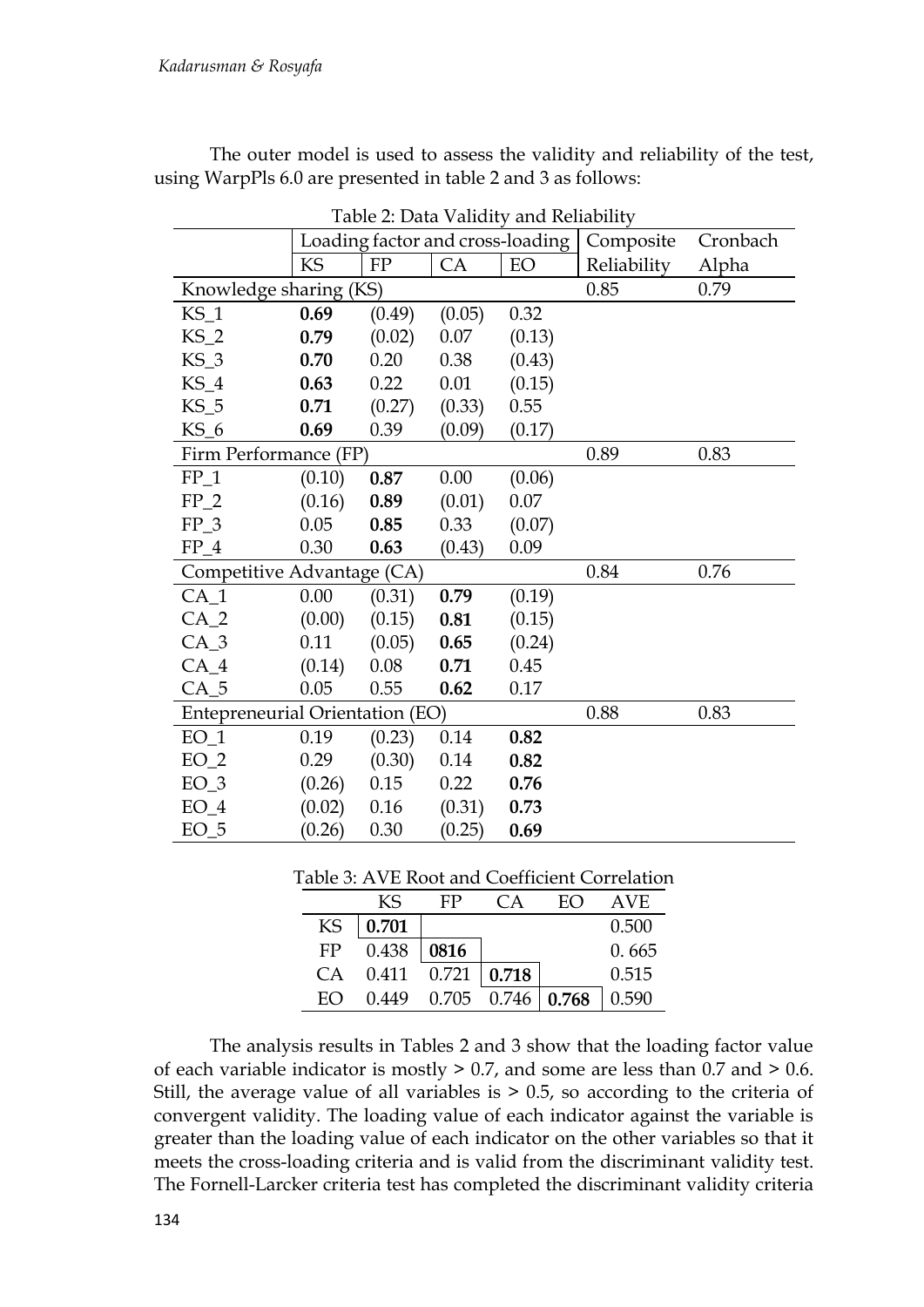because the AVE root value is greater than the correlation coefficient between variables in one model.

#### *Inner Model*

The inner model test is done by testing the model and hypothesis. The results of data analysis for model testing are presented in Figure 1 as well as table 3 and 4, as follows:



Figure 2: path coefficient

| Model Fit                            | Fit Criteria                           | Result            | Result |
|--------------------------------------|----------------------------------------|-------------------|--------|
| Average Path coefficient (APC)       | P < 0.05                               | 0.341 (p<0.001)   | Good   |
| Average R-square (ARS)               | P < 0.05                               | $0.393$ (p<0.001) | Good   |
| Average Adjusted R-square (AARS)     | P < 0.05                               | $0.385$ (p<0.001) | Good   |
| Average block VIF (AVIF)             | Accepted if $\leq$ 5, ideal $\leq$ 3   | 1.447             | Ideal  |
| Average full collinearity VIF (AVIF) | Accepted if $\leq$ 5, ideal $\leq$ 3.3 | 2.159             | Ideal  |
| Tenenhaus GoF                        | $Small> = 0.1$ , Medium $> =$          | 0.456             | Ideal  |
|                                      | $0.25$ , large > = 0.36                |                   |        |

| Table 5: Coefficient correlation   |                          |         |                 |  |  |
|------------------------------------|--------------------------|---------|-----------------|--|--|
| <b>Hypothesis</b>                  | Path Coefficient P-Value |         | Information     |  |  |
| $KS \rightarrow FP$                | 0.184                    | 0.017   | Significant     |  |  |
| $KS \rightarrow CA$                | 0.464                    | < 0.001 | Significant     |  |  |
| $CA \rightarrow FP$                | 0.575                    | < 0.001 | Significant     |  |  |
| $KS \rightarrow CA \rightarrow FP$ | 0.267                    | < 0.001 | Significant     |  |  |
| EO <sup>*</sup> KS                 | $-0.141$                 | 0.053   | Not significant |  |  |
|                                    |                          |         |                 |  |  |

Note:  $KS =$  Knowledge sharing,  $FP =$  Firm Performance,  $CA =$ Competitive Advantage, EO = Entrepreneurial Orientation

Table 4 shows that all the criteria for the suitability and quality of the model are met so that the model is feasible and then can use to test the hypothesis. In table 5, the correlation coefficient between knowledge sharing and firm performance is 0.184 with a p-value = 0.017, more diminutive than 0.05, so it can conclude that the influence of the two positive variables is significant. The effect of knowledge sharing with a competitive advantage is  $0.464$  with  $p \leq 0.001$  less than 0.005, so it can conclude that the impact of the two variables is significant.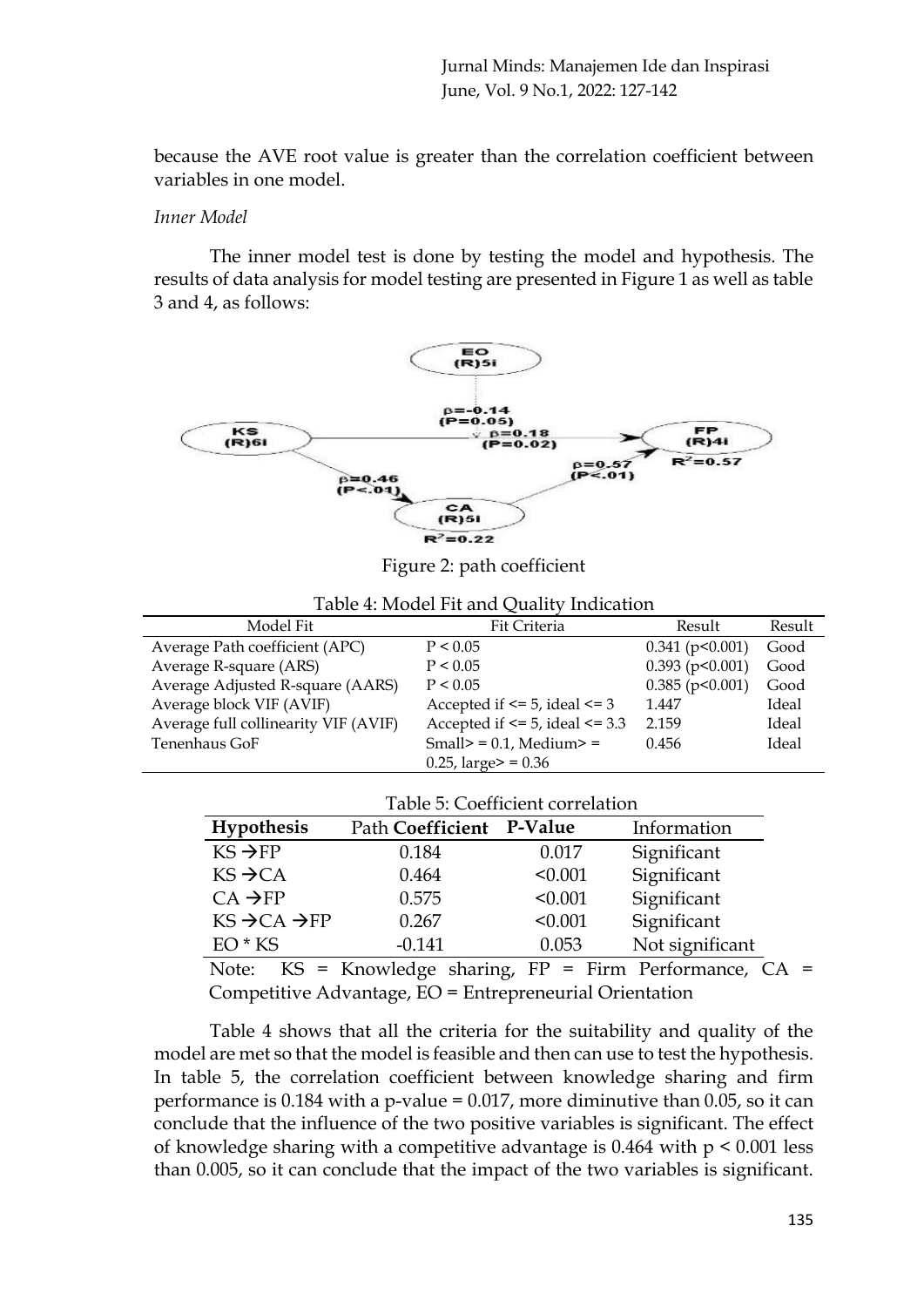The effect of competitive advantage on firm performance is 0.575 with a p-value < 0.001, which is smaller than 0.05, so it can conclude that the impact of the two variables is significant.

Competitive advantage as a mediating variable in the relationship between knowledge sharing and firm performance shows a coefficient value of 0.267 with a p-value < 0.001, which means that competitive advantage is a variable that mediates the effect of knowledge sharing on firm performance with partiality mediation. The role of entrepreneurial orientation (EO) as a moderating variable shows the value of the EO\*KS coefficient of  $-0.141$  with a value of  $p =$ 0.053 greater than 0.05, so entrepreneurial orientation is not a moderating variable.

#### **DISCUSSIONS**

The first hypothesis, the influence between knowledge sharing and firm performance, has a positive and significant effect. Increased knowledge sharing within the organization tends to increase company performance. An organization that facilitates the sharing of knowledge to its members related to the implementation of the business process can improve the experience and expertise of members of the organization to improve their skills, enhancing organizational performance. In addition, experienced members of the organization can guide new members, so knowledge transfer occurs between organization members. Knowledge sharing allows members who have no experience or are younger not to feel awkward or embarrassed if they have to ask their seniors. Overall, increasing knowledge sharing can improve organizational performance because all members can learn and have a dialogue between members.

The exchange of information between organizational members allows members of the organization to be competent, which results in improved service quality, shorter production cycles, effective interdepartmental communication, and effective relationships with other partners. All of these benefits lead to improved organizational performance. The results of this study are in line with (Wang & Wang, 2012), which state that sharing tacit and explicit knowledge impacts company performance. Knowledge sharing can reduce production costs, accelerate project completion, faster development, better team performance, and improve enterprise innovation capacity and performance, including sales growth and revenue increase.

The second hypothesis, knowledge sharing, affects competitive advantage. Companies that are successful in implementing knowledge sharing tend to be able to increase their competitive advantage. Implementing knowledge sharing is suitable for organizations to adapt more quickly to the developing environment, maintain a competitive edge, face competitors better, and adapt to the bargaining power of consumers and suppliers. Good knowledge sharing also makes organizations excel in technology and new products to face the changing preferences of the consumers. Good knowledge sharing will be an advantage for the company because, as an intangible asset, an increase in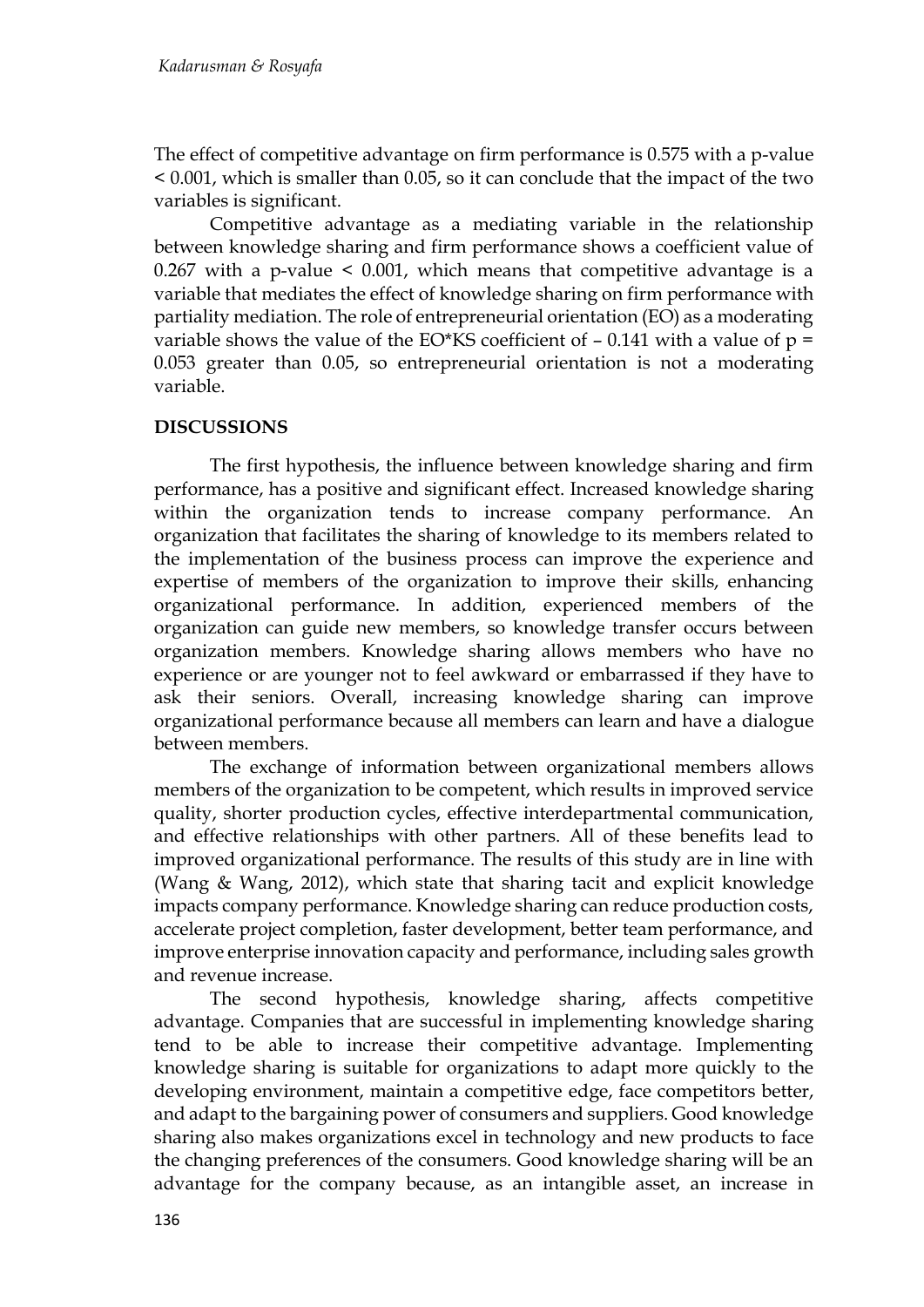employees sharing knowledge with fellow members of the organization so that these values are difficult to imitate by competitors.

The ability becomes even among fellow members of the organization due to the success of knowledge sharing to contribute to organizational excellence. The results of this study are in line with research (Muhammed & Zaim, 2020), which states that the involvement of corporate members in sharing knowledge with colleagues has a positive effect on innovation performance and organizational financial performance.

The findings demonstrate that team member engagement in knowledge sharing behavior and leadership support have a favorable influence on organizational knowledge management success, which can improve organizational innovation performance and, as a result, financial performance. The resource-based view states that an organization's knowledge-based resources are a leveraging factor for competitive advantage because they are unique, valuable, and not easily transferred and imitated according to the nature of knowledge.

The third hypothesis is that competitive advantage significantly affects firm performance. Companies that can collaborate with suppliers, consumers, and new competitors can achieve superior performance due to exchanging knowledge to share benefits for product development and operational processes. Organizations facing new entrants and current competition tend to maintain or even increase market share, market reputation, and company sales. The increasing capability in the face of the bargaining power of both the suppliers and consumers can improve the company's competitive advantage. The expanding bargaining power of consumers due to the emergence of comparative products can cause consumers to switch to competitors and allows consumers to have price bargaining power so that the company's profitability decreases. Increased bargaining power of suppliers can result in increased production costs for the company. If the company wants to maintain its profitability, it must increase its prices and decrease sales.

The fourth hypothesis is that competitive advantage is a mediating influence between knowledge sharing and firm performance. Knowledge sharing is a process of exchanging knowledge that can increase the parties' knowledge, competence, and experience. Expanding the expertise and competence of organizational members can increase the company's competitive advantage by increasing the innovation of the members of the organization, which can further improve the reputation, market share, and sales of the company. Knowledge sharing can also enhance the ability to face the influx of newcomers or new competitors and the bargaining power of suppliers and consumers because of the increased capacity of member organizations both from operational and managerial sides.

The fifth hypothesis, knowledge sharing on firm performance, is moderated by entrepreneurial orientation. Entrepreneurial orientation is not a moderating variable for the influence of knowledge sharing on company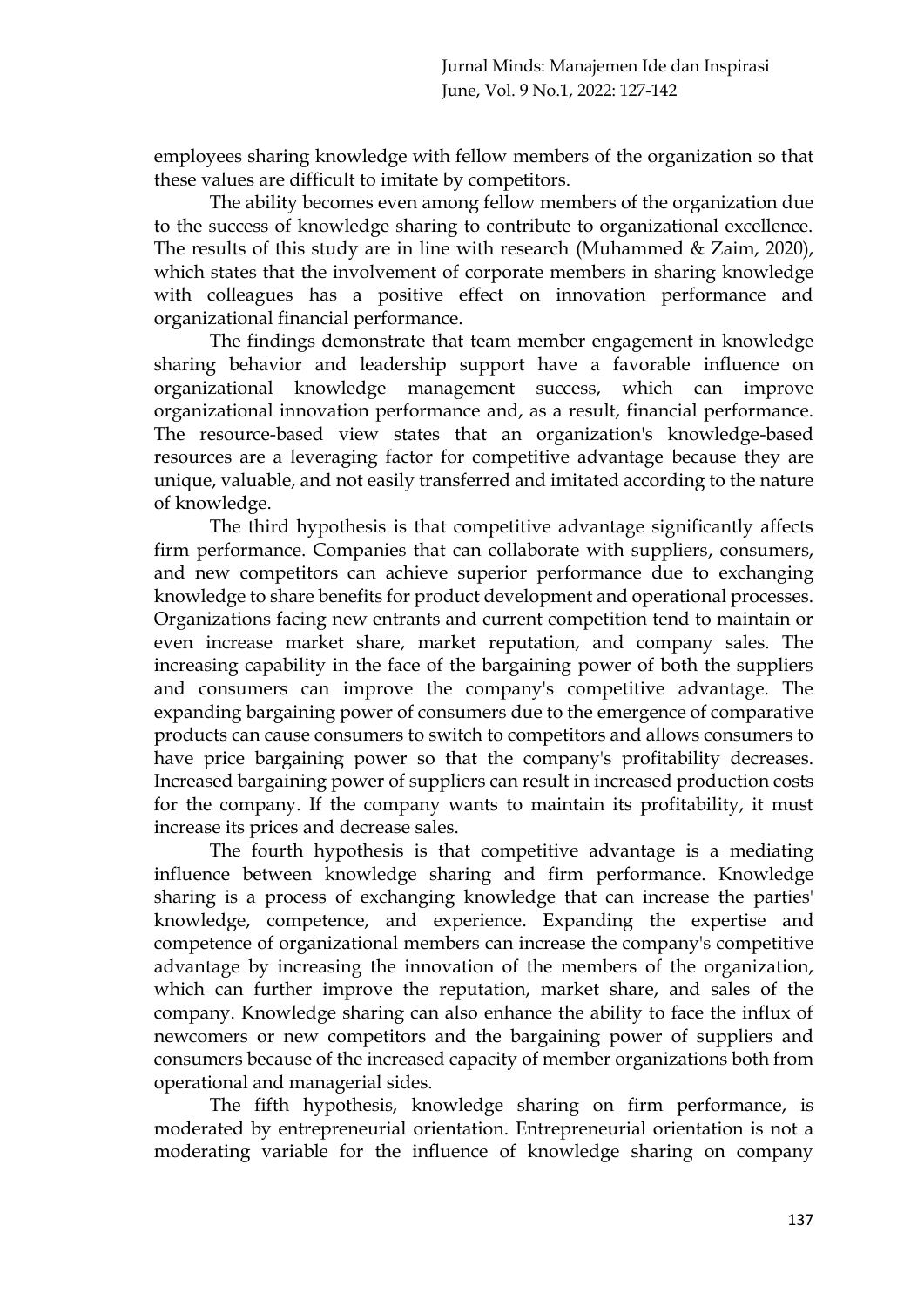performance. Increased entrepreneurial behavior can weaken the effect of knowledge sharing on company performance.

# **CONCLUSION AND FURTHER STUDIES**

The results showed that increasing the company's ability to manage knowledge sharing could increase the company's competitive advantage and performance. The company's competitive advantage is reflected in the company's ability to face new competitors and deal with the bargaining power of suppliers and consumers, which tends to improve company performance. Entrepreneurial orientation is not a variable that moderates the influence between knowledge sharing and company performance. Knowledge sharing is an essential part of companies that want to improve their performance. The increased ability of company members from both operational and managerial sides to exchange information can improve overall company performance.

Subsequent research can further examine the role of entrepreneurial orientation in different research takes. The revision in term of the data quality, expansion of respondents, and potential other measurements of the entrepreneurial orientation as this construct may come from several previous studies. Future studies may benefit from the potentiality of cross-regional discussions, as different locus may alter the variable interactions. Thus, the demographic differences could serve as a future ground in the knowledge discussions.

# **REFERENCES**

- Covin, J. G., & Lumpkin, G. T. (2011). Entrepreneurial orientation theory and research: Reflections on a needed construct. *Entrepreneurship: Theory and Practice*, *35*(5), 855–872. https://doi.org/10.1111/j.1540-6520.2011.00482.x
- Covin, J. G., & Slevin, D. P. (1991). A Conceptual Model of Entrepreneurship as Firm Behavior. *Entrepreneurship Theory and Practice*, Vol. 16, pp. 7–26. https://doi.org/10.1177/104225879101600102
- Eidizadeh, R., Salehzadeh, R., & Chitsaz Esfahani, A. (2017). Analysing the role of business intelligence, knowledge sharing and organisational innovation on gaining competitive advantage. *Journal of Workplace Learning*, *29*(4), 250– 267. https://doi.org/10.1108/jwl-07-2016-0070
- Farooq, R. (2018). A conceptual model of knowledge sharing. *International Journal of Innovation Science*, *10*(2), 238–260. https://doi.org/10.1108/IJIS-09-2017- 0087
- Hair, J. F. J., Hult, G. T. M., Ringle, C. M., & Sarstedt, M. (2017). *A Primer on Partial Least Squares Structural Equation Modeling (PLS-SEM)* (second Edi). https://doi.org/10.1007/s10995-012-1023-x [doi]
- Henseler, J., Hubona, G., & Ray, P. A. (2016). Using PLS path modeling in new technology research: Updated guidelines. *Industrial Management and Data Systems*, *116*(1), 2–20. https://doi.org/10.1108/IMDS-09-2015-0382
- Imamoglu, S. Z., Ince, H., Turkcan, H., & Atakay, B. (2019). The Effect of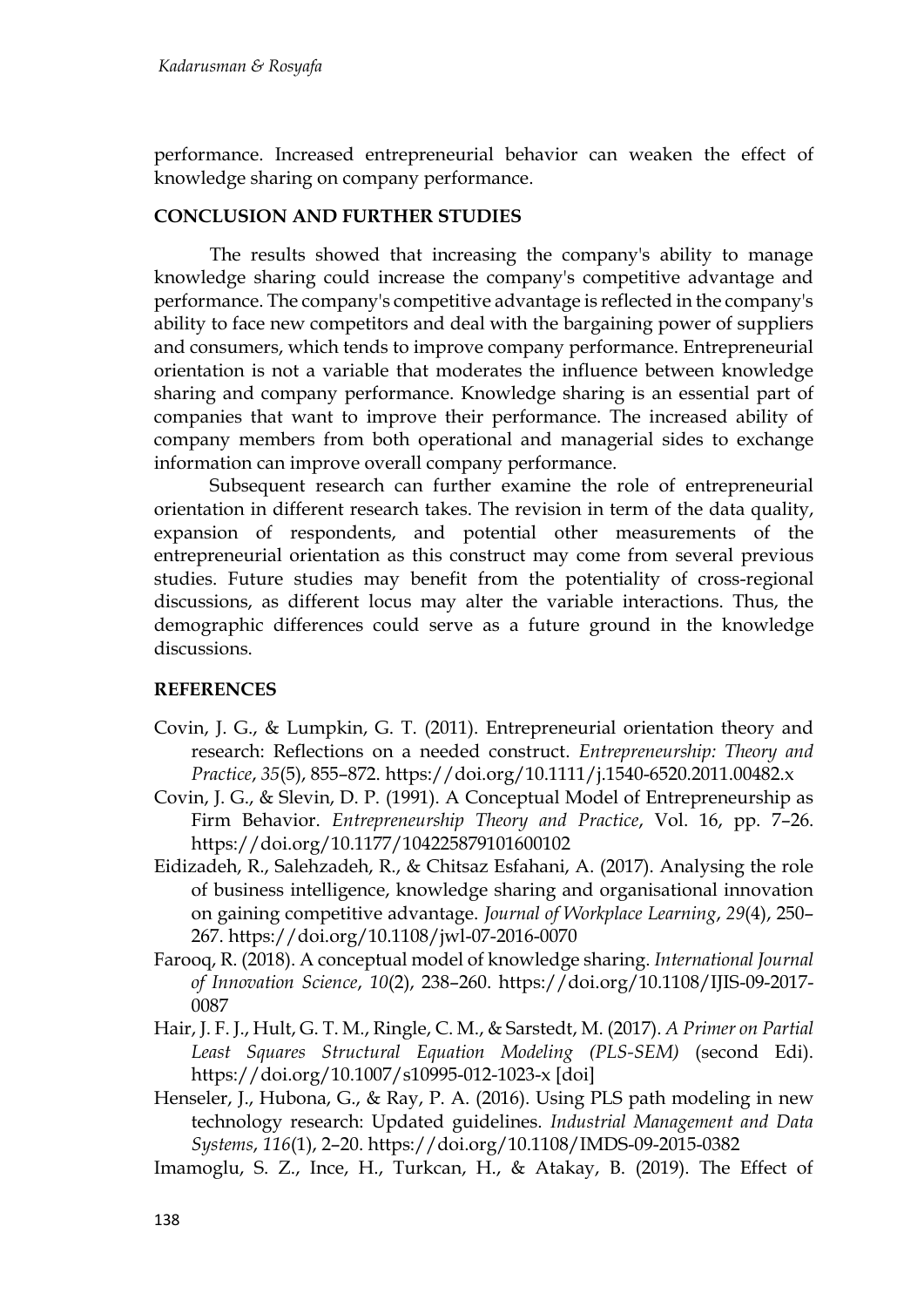Organizational Justice and Organizational Commitment on Knowledge Sharing and Firm Performance. *Procedia Computer Science*, *158*, 899–906. https://doi.org/10.1016/j.procs.2019.09.129

- Iqbal, A., Latif, F., Marimon, F., Sahibzada, U. F., & Hussain, S. (2019). From knowledge management to organizational performance: Modelling the mediating role of innovation and intellectual capital in higher education. *Journal of Enterprise Information Management*, *32*(1), 36–59. https://doi.org/10.1108/JEIM-04-2018-0083
- Issa, R. R. A., & Haddad, J. (2008). Perceptions of the impacts of organizational culture and information technology on knowledge sharing in construction. *Construction Innovation*, *8*(3), 182–201. https://doi.org/10.1108/14714170810888958
- Jalal, H. A., & Toulson, P. (2018). Knowledge sharing and organisational culture: The hidden moderator for competitive advantage. *International Journal of Knowledge Management Studies*, *9*(4), 325–341. https://doi.org/10.1504/IJKMS.2018.096313
- Juan, S. H., Ting, I. W. K., Kweh, Q. L., & Yao, L. (2018). How does knowledge sharing affect employee engagement? *Institutions and Economies*, *10*(4), 49– 67.
- Kadarusman, & Bunyamin. (2021). The role of knowledge sharing, trust as mediation on servant leadership and job performance. *Management Science Letters*, *11*, 1509–1520. https://doi.org/10.5267/j.msl.2020.12.022
- Kadarusman, Surachman, Troena, E. A., & Ratnawati, K. (2019). The Influence Between Entrepreneurial Orientation and Organization Performance Role-Playing Organization and Competitive Advantage as a Mediation Variable. *Journal Of Engineering and Applied Science*, *14*(14), 4703–4712.
- Karami, M., & Tang, J. (2019). Entrepreneurial orientation and SME international performance: The mediating role of networking capability and experiential learning. *International Small Business Journal: Researching Entrepreneurship*, *37*(2), 105–124. https://doi.org/10.1177/0266242618807275
- Kofman, F., & Senge, P. (1993a). Communities of commitment: the heart of learning organizations. *Organizational Dynamics*, *22*(2), 5–23. Retrieved from http://www.sciencedirect.com.ezproxy.uct.ac.za/science/article/pii/0090 26169390050B
- Kofman, F., & Senge, P. M. (1993b). Communities of Commitment: Heart Learning Organizations. *American Management Association*, 5–44.
- Kraus, S., Rigtering, J. P. C., Hughes, M., & Hosman, V. (2012). Entrepreneurial orientation and the business performance of SMEs: A quantitative study from the Netherlands. *Review of Managerial Science*, *6*(2), 161–182. https://doi.org/10.1007/s11846-011-0062-9
- Latan, H., & Noonan, R. (2017). Partial Least Squares Path Modeling Basic Concepts, Methodological Issues and Applications. In H. Latan & R. N. Editors (Eds.), *Springer International Publishing AG 2017*. https://doi.org/10.1007/978-3-319-64069-3
- Lei, H., Le, P. B., & Nguyen, H. T. H. (2017). How Collaborative Culture Supports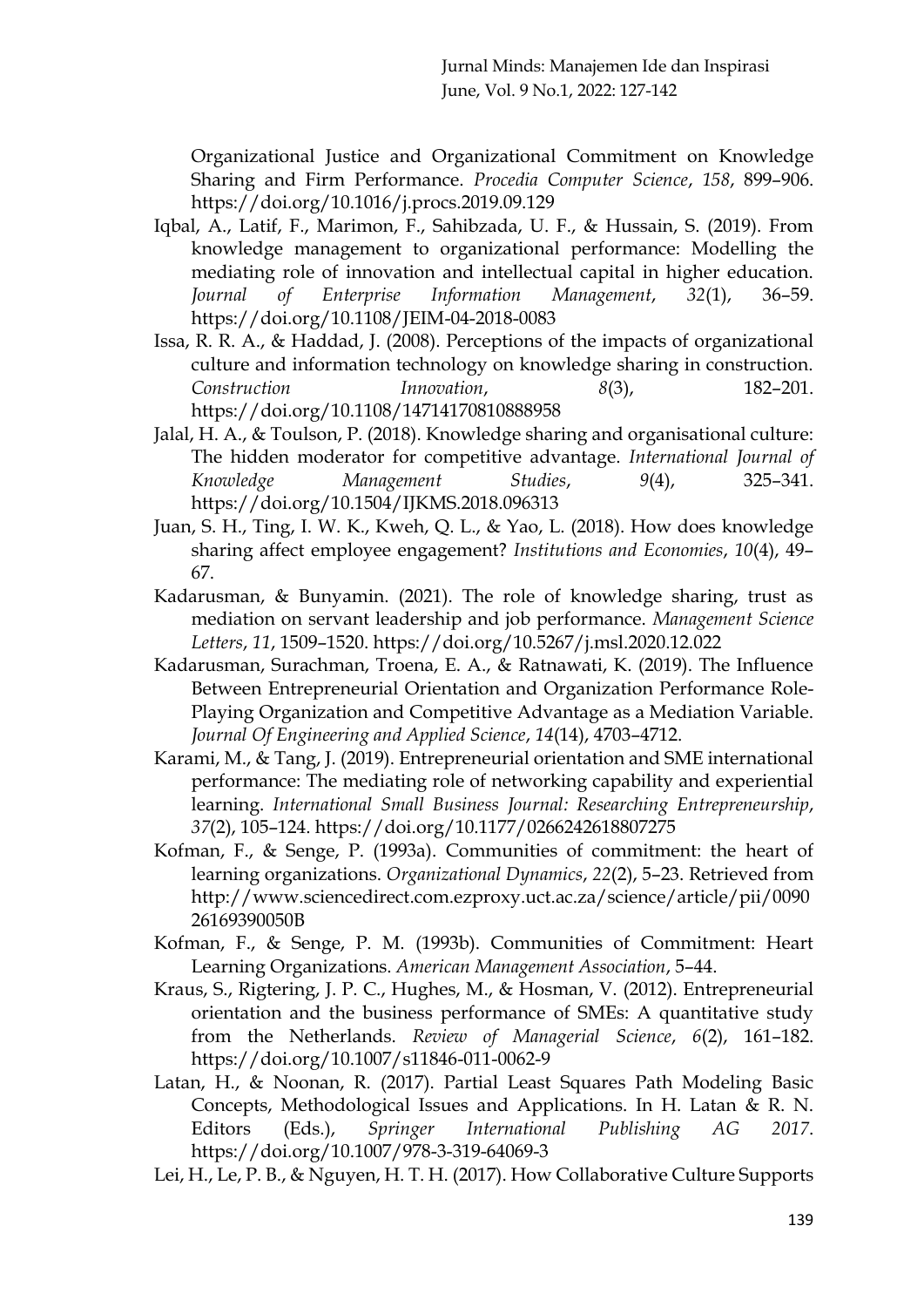for Competitive Advantage: The Mediating Role of Organizational Learning.<br>International Journal of Business Administration, 8(2), 73. *International Journal of Business Administration*, *8*(2), 73. https://doi.org/10.5430/ijba.v8n2p73

- Lumpkin, G. T., & Dess, G. G. (1996). Clarifying the Entrepreneurial Orientation Construct and Linking It to Performance. *The Academy of Management Review*, *21*(1), 135–172.
- Lumpkin, G. T., Wales, W. J., & Ensley, M. D. (2011). Entrepreneurial Orientation Effects on New Venture Performance: the Moderating Role of Venture Age. *Academy of Management Proceedings*, *2006*(1), N1–N6. https://doi.org/10.5465/ambpp.2006.22898263
- Martelo-Landroguez, S., & Cepeda-Carrión, G. (2016). How knowledge management processes can create and capture value for firms? *Knowledge Management Research and Practice*, *14*(4), 423–433. https://doi.org/10.1057/kmrp.2015.26
- Migdadi, M. M. (2020). Knowledge management processes, innovation capability and organizational performance. *International Journal of Productivity and Performance Management*. https://doi.org/10.1108/IJPPM-04-2020-0154
- Muhammed, S., & Zaim, H. (2020). Peer knowledge sharing and organizational performance: the role of leadership support and knowledge management success. *Journal of Knowledge Management*, (August). https://doi.org/10.1108/JKM-03-2020-0227
- Naheed, K., Aamir, M., & Ahmad, N. (2019). Mediation of Firm Innovativeness and Moderation of Environment Turbulence on Entrepreneurial Orientation and Firm Performance. *Journal of Law & Social Studies*, *1*(1), 13–26.
- Ni, G., Cui, Q., Sang, L., Wang, W., & Xia, D. (2018). Knowledge-Sharing Culture, Project-Team Interaction, and Knowledge-Sharing Performance among Project Members. *Journal of Management in Engineering*, *34*(2), 1–12. https://doi.org/10.1061/(asce)me.1943-5479.0000590
- Nonaka, I., Takeuchi, H., & Umemoto, K. hiro. (1996). A theory of organizational knowledge creation. *IJTM, Special Publication on Unlearning and Learning*, *11*(7/8), 833–845.
- Oyemomi, O., Liu, S., Neaga, I., & Alkhuraiji, A. (2016). How knowledge sharing and business process contribute to organizational performance: Using the fsQCA approach. *Journal of Business Research*, *69*(11), 5222–5227. https://doi.org/10.1016/j.jbusres.2016.04.116
- Oyemomi, O., Liu, S., Neaga, I., Chen, H., & Nakpodia, F. (2019). How cultural impact on knowledge sharing contributes to organizational performance: Using the fsQCA approach. *Journal of Business Research*, *94*(August 2017), 313–319. https://doi.org/10.1016/j.jbusres.2018.02.027
- Porter, J. A. (2015). The Relationship between Transformational Leadership and Organizational Commitment in Nonprofit Long Term Care Organizations: The Direct Care Worker Perspective. *Creighton Journal of Interdisciplinary Leadership*, *1*(2), 68. https://doi.org/10.17062/cjil.v1i2.13
- Porter, M. E. (1985). *Competitive Advantage: Creating and Sustaining Superior Performance*.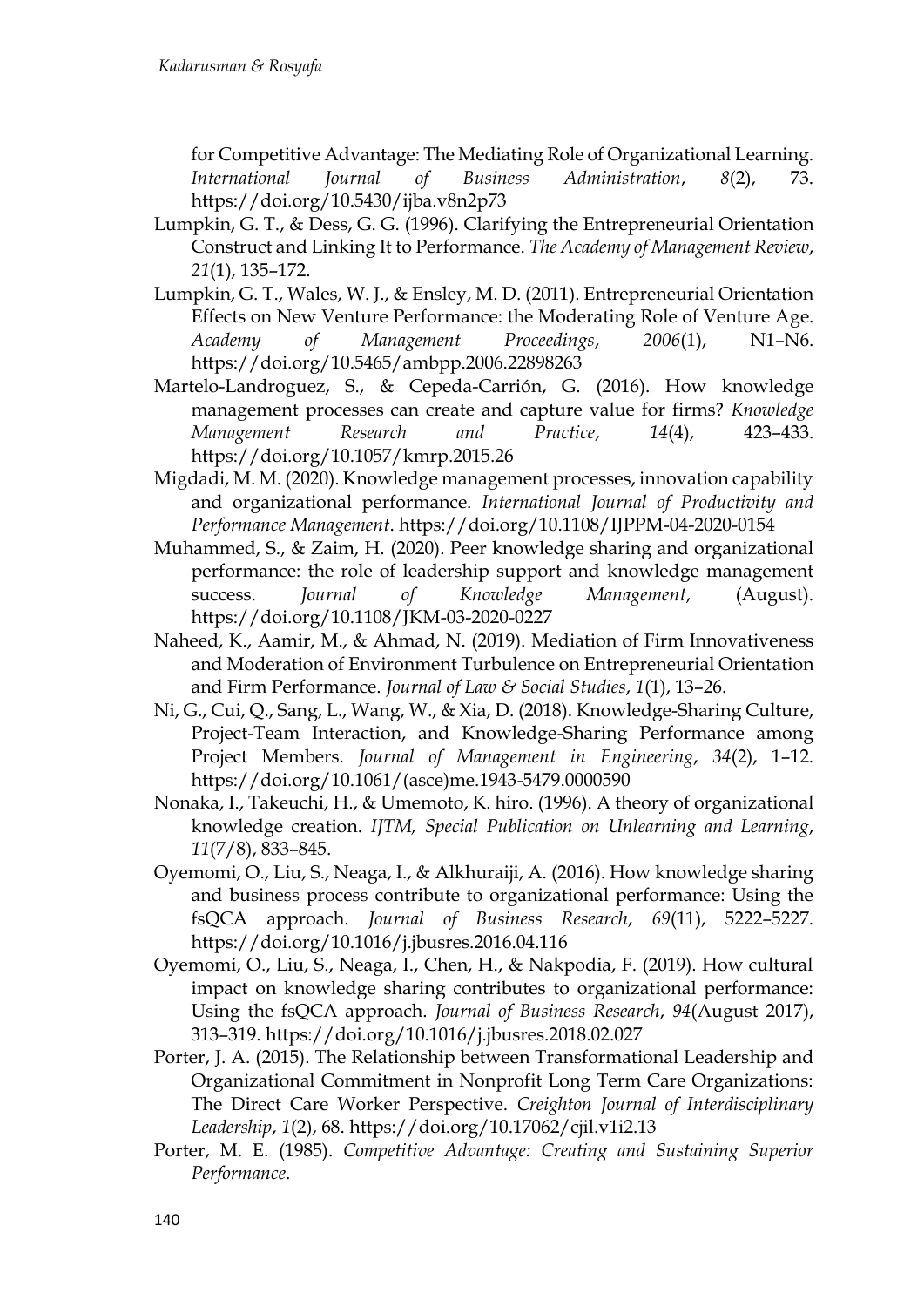- Qandah, R., Suifan, T. S., Masa'deh, R., & Obeidat, B. Y. (2020). The impact of knowledge management capabilities on innovation in entrepreneurial companies in Jordan. *International Journal of Organizational Analysis*. https://doi.org/10.1108/IJOA-06-2020-2246
- Rauch, A., Wiklund, J., Lumpkin, G. T., & Frese, M. (2009). Entrepreneurial orientation and business performance: An assessment of past research and suggestions for the future. *Entrepreneurship: Theory and Practice*, *33*(3), 761– 787. https://doi.org/10.1111/j.1540-6520.2009.00308.x
- Rohim, A., & Budhiasa, I. G. S. (2019). Organizational culture as moderator in the relationship between organizational reward on knowledge sharing and employee performance. *Journal of Management Development*, *38*(7), 538–560. https://doi.org/10.1108/JMD-07-2018-0190
- Simon, M., & Covin, J. G. (2009). The Effects of Entrepreneurial Orientation and Commitment to Objectives on Performance. *New England Journal Of Entrepreneurship*, 9–18.
- Swanson, E., Kim, S., Lee, S. M., Yang, J. J., & Lee, Y. K. (2020). The effect of leader competencies on knowledge sharing and job performance: Social capital theory. *Journal of Hospitality and Tourism Management*, *42*(December 2018), 88–96. https://doi.org/10.1016/j.jhtm.2019.11.004
- Tuan, N. P., & Yoshi, T. (2010). Organisational Capabilities , Competitive Advantage and Performance in Supporting Industries in Vietnam. *Asian Academy of Management Journal*, *15*(1), 1–21.
- Wang, Z., & Wang, N. (2012). Knowledge sharing, innovation and firm performance. *Expert Systems with Applications*, *39*(10), 8899–8908. https://doi.org/10.1016/j.eswa.2012.02.017
- Wang, Z., Wang, N., & Liang, H. (2014). Knowledge sharing, intellectual capital and firm performance. *Management Decision*, *52*(2), 230–258. https://doi.org/10.1108/MD-02-2013-0064
- Wiklund, J., & Shepherd, D. A. (2011). Where to from here? EO-asexperimentation, failure, and distribution of outcomes. *Entrepreneurship: Theory and Practice*, *35*(5), 925–946. https://doi.org/10.1111/j.1540- 6520.2011.00454.x
- Wingwon, B. (2012). Effects of Entrepreneurship, Organization Capability, Strategic Decision Making and Innovation toward the Competitive Advantage of SMEs Enterprises. *Journal of Management and Sustainability*, *2*(1), 137–151. https://doi.org/10.5539/jms.v2n1p137
- Yagoub Abker, A., Tebein Mohamed, Anwar, Balal Ibrahim, S., & Khidir Eltayeb, T. (2019). Knowledge Acquisition and Knowledge Sharing as Determines of Knowledge Acquisition and Knowledge Sharing as Determines of Organizational Competitive Advantage. *American Journal of Business, Economics and Management*, *7*(1), 32–39.
- Zahra, S. A. (2018). A Conceptual Model of Entrepreneurship as Firm Behavior: A Critique and Extension. *Entrepreneurship Theory and Practice*, *17*(4), 5–21. https://doi.org/10.1177/104225879301700401
- Zhao, Li, Y., Lee, S. H., & Chen, L. B. (2011). Entrepreneurial Orientation,